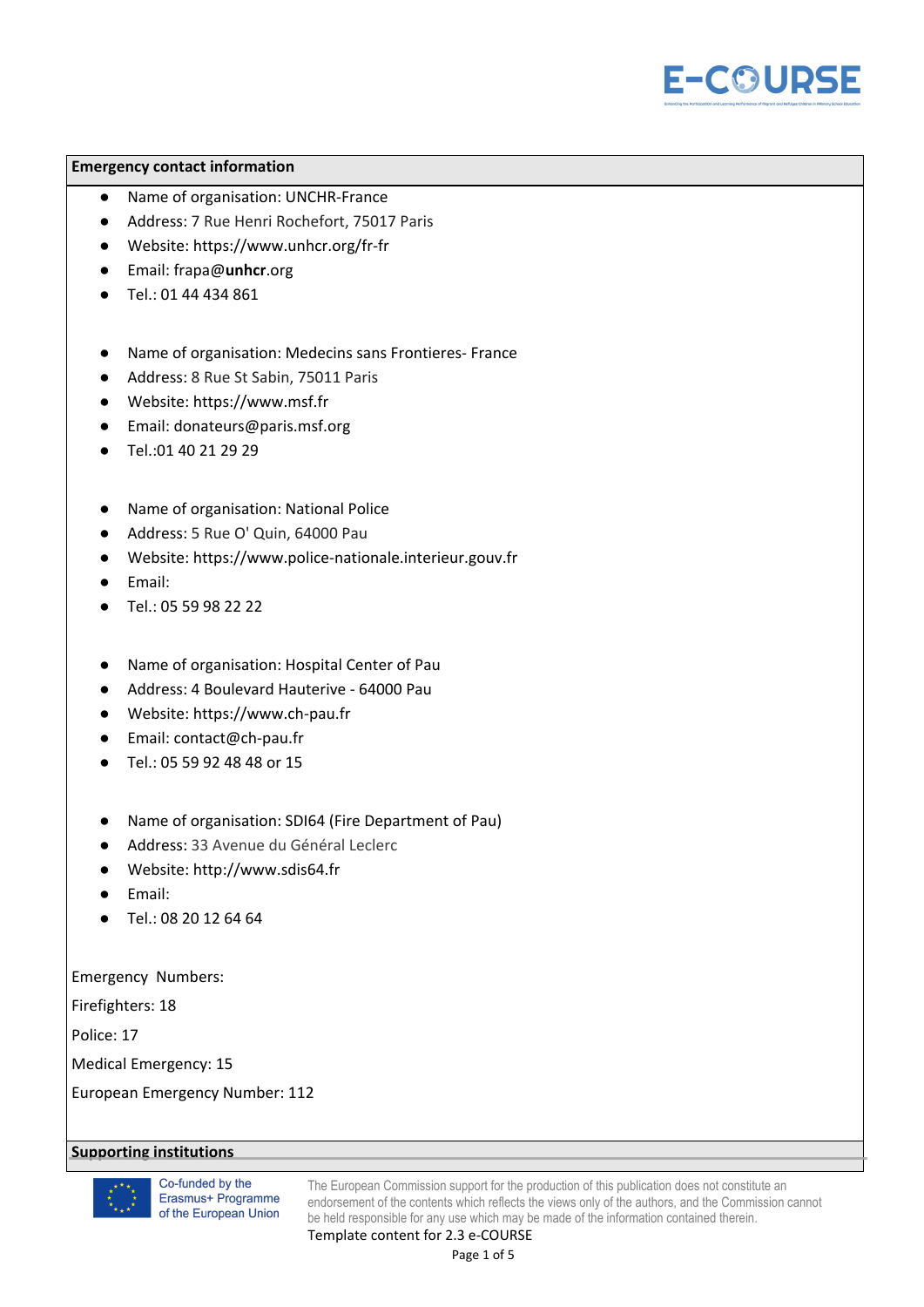

- Name of supporting institution: Ministry of National Education and Youth
- Address: 110 rue de Grenelle 75357 Paris SP 07
- Website: http://www.education.gouv.fr
- Email:
- Tel.: 00 33 1 55 55 10 10 or 3939
- Name of supporting institution: Regional School Rectorate
- Address: 5, rue Joseph de [Carayon](https://www.google.com/search?client=safari&rls=en&q=rue+Joseph+de+Carayon+Latour&stick=H4sIAAAAAAAAAONgVuLWT9c3LMvIzinPMQIAvafXUA8AAAA&sa=X&ved=2ahUKEwiD1rXg1-veAhVJPBoKHaDwCm4QmxMoATAUegQIBxAK) Latour, Bordeaux
- Website: http://www.ac-bordeaux.fr
- Email:
- Tel.: 00 33 5 57 57 38 00
- Name of supporting institution: Isard Cos Hosting Center for Asylum Seekers
- Address: 86 Cours Léon Bérard, 64000 Pau
- Website: https://www.fondationcos.org/centre-provisoire-dhebergement-cph-isard-cos-1
- Email: isard@cos-asso.org
- Tel.: 00 33 5 59 80 76 20

## **Information about the educational system**

- **● Registration period:** Registration takes place between March and April, in some majorcities it can be done in November of the year before the child starts school.
- **Exam period:** There is no exam period for primary school
- *●* **School attendance policy**

## *o Reporting procedure of absences*

The system for preventing school absenteeism reinforces the support of families in monitoring their child's schooling and must allow an immediate and adapted response as close as possible to the field.

It improves dialogue with parents in a spirit of coeducation, in particular through the establishment of a referent education staff.

It must make it possible to take into account the multiplicity of causes of school absenteeism. The involvement of all actors involved in the child's education is an essential lever to prevent absenteeism.

When a pupil is first enrolled, the school project and the internal regulations are systematically presented to the persons responsible of the child during a meeting or interview. By signing the internal regulations, they are informed of the procedures for checking attendance, in particular the conditions under which absences are reported to them.

In each school and each establishment, students' absences are recorded in a 'call book'. Any staff responsible for an activity during school time will report absent students. The electronic recording system is to be favoured in accordance with Act No. 78-17 of 6 January 1978 on information technology, files and freedoms, as amended.

#### *Numbers* of *Absences*

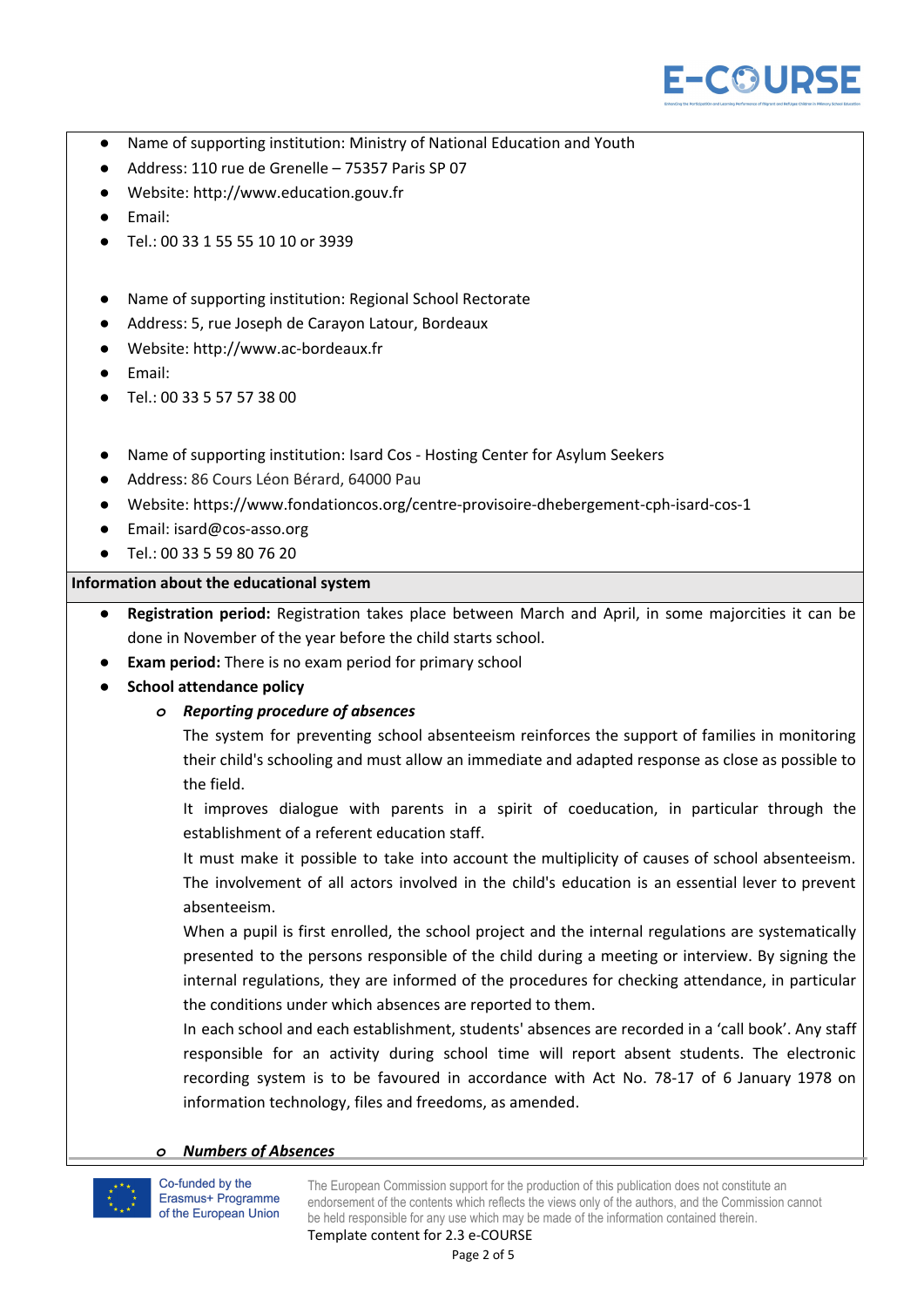# E-COURSE

The only reasons deemed legitimate for absence are: illness of the child, contagious disease of a family member, solemn family reunion, impediment resulting from accidental difficulty of communication, temporary absence of responsible persons when children follow them. The other grounds shall be assessed by the competent educational authority of the State.

From **the first unjustified absence**, i.e. from the first hour of absence without legitimate reasons or valid excuses, contacts are established by the class teacher or the school principal with the persons responsible. Then, the student is summoned by the principal educational adviser, in conjunction with the principal teacher or teacher concerned, to remind him or her of his or her obligations regarding attendance. Contact is made with the persons responsible. Punishments adapted to the student's situation may be given.

When the child has missed class without legitimate reason or a valid apology for **at least four full half-days within a one-month period**, the relevant members of the educational team are brought together by the school principal to conduct a reflection to identify the problems encountered by the student within or outside the school that may cause absenteeism. Accompanying measures are contracted with the persons responsible for the student, if necessary in conjunction with partners, in order to restore the student's attendance.

In the event of persistent non-attendance, i.e. around **ten full half-days of absence during the month**, the school principal or head teacher shall bring together the members of the educational community concerned to work with the persons responsible for the child to develop an appropriate and individual support and assistance system. It proposes any additional measures likely to restore the pupil's attendance with a view to continuing the dialogue with the persons responsible for the child.

At this stage, the head teacher also appoints a referent educational staff from among the persons within the school who are able to ensure personalised follow-up with the pupil concerned: a teacher, in particular the head teacher, the social service assistant, the nurse, the head educational adviser, the guidance counsellor-psychologist or the project manager.

## **● Frequency of parent visits:**

In the first days after the start of the school year, the school principal brings together the parents of newly enrolled pupils.

Several meetings are organized by the school principal and teachers to better inform about school life (introduction of the principal and teachers, visit of the school, school programs, meeting of parents of the small section, election of parents of students, etc.).

For any request for information or appointments submitted by parents, the school principal and teachers shall ensure that they respond as soon as possible. If the answer is no, it must be justified.

Throughout the school year, the various members of the school's pedagogical team can meet individually with parents for several reasons.

> With the principal for the registration and admission of the student; for administrative matters (certificate of schooling, etc.); or to discuss the student's schooling (various difficulties, Personalized Program for Educational Success (PPRE), orientations).

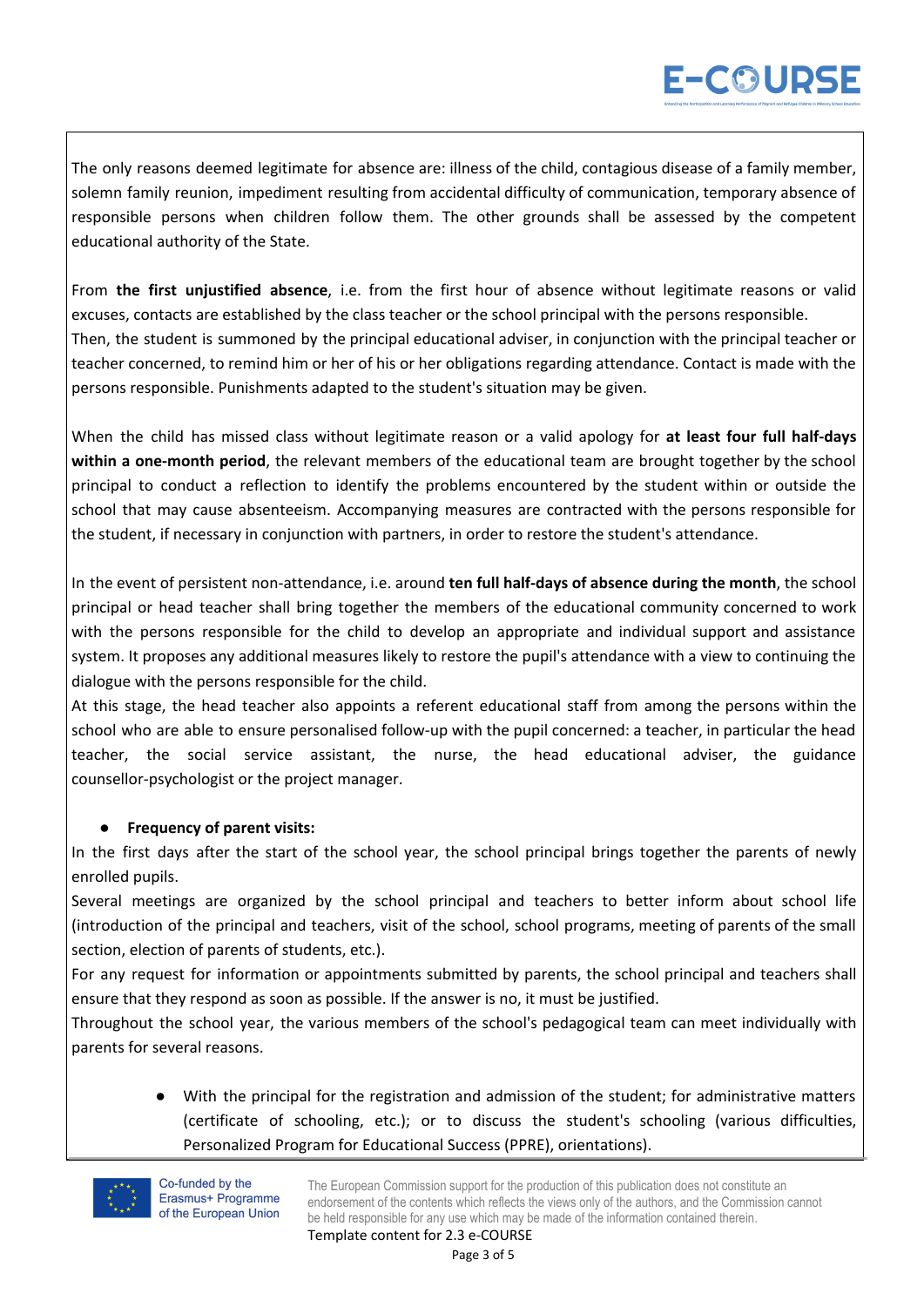

- With the teacher to assess the student's schooling (in some cases, another member of the teaching team may be present); or for the delivery of the learning logbook and the school report.
- With the school psychologist; (several members of the pedagogical team must be present); for a school follow-up for a disabled child.
- With the medical-social team for an appointment with the school doctor; for an Individualised Reception Project (IAP); for a Personalised Schooling Project (PPS); for the compulsory visit in the preschool hugh section or in grade 1 (CE2), the doctor sees the child alone and calls the parents if a problem is detected; or for an appointment with the social worker.
- *●* **Required documents for school enrolment & registration***:*
	- o the family record book, an identity card or a copy of a birth certificate
	- o a proof of residence
	- o a document certifying that the child has received the vaccinations required for his or her age: anti-diphtheria, tetanus, polio
	- o registration certificate issued by the town hall

## **● Public holidays**

- o 1st of January
- o Easter Monday
- o Labour Day (May 1st)
- o May 8th
- o Ascension Thursday
- o Whit Monday
- o July 14th
- o August 15th
- o All Saints' Day (November 1st)
- o November 11th
- o Christmas (December 25th)

The calendar of school holidays in France differs from one area to another. Indeed, since the 1964/1965 school year, France has been divided into several zones. Since 1992, there have been three zones: zone A, zone B and zone C.

These zones are chosen so that the number of students in each zone is approximately equivalent. The objective of this division is to extend the winter and spring holiday periods by four weeks, in order to promote tourist activities related to winter sports.

School holidays usually start on Friday evening or Saturday morning after school and end two weeks later on Monday morning when school resumes. They include:

- All Saints' Day (or autumn) holidays: they are generally located at the end of October and the beginning of November. They last 2 weeks and are common to all areas.
- Christmas (or end-of-year) holidays: lasting two weeks and also common to all areas. They include Christmas and New Year's Day holidays and leave a few days for recovery at the beginning of January.
- Winter holidays: from February to March. They are divided into zones and last two weeks for each zone.